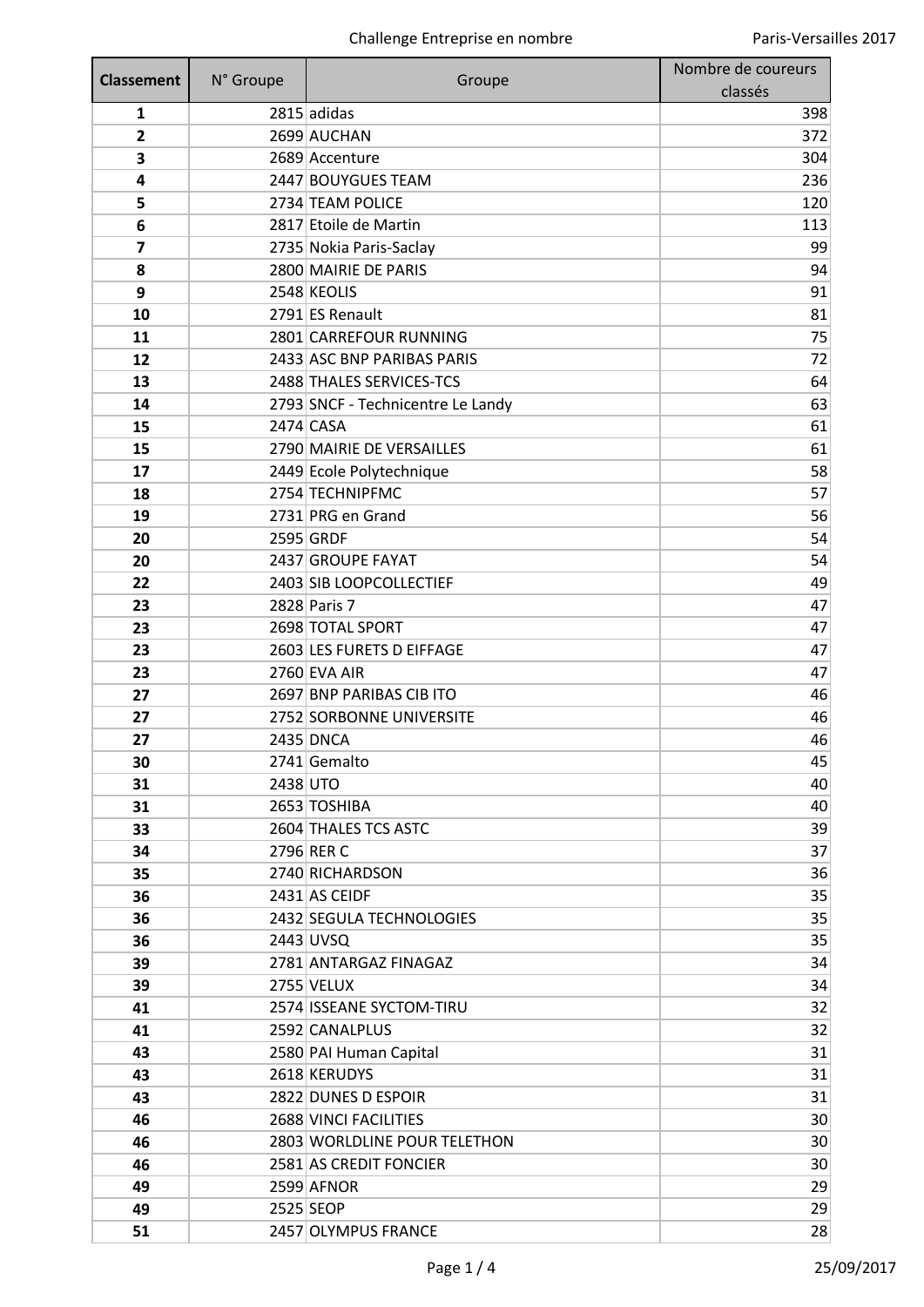| <b>Classement</b> | N° Groupe | Groupe                                     | Nombre de coureurs |
|-------------------|-----------|--------------------------------------------|--------------------|
|                   |           |                                            | classés            |
| 51                |           | 2524 SYSTRA                                | 28                 |
| 53                | 2625 AYA  |                                            | 27                 |
| 54                |           | 2657 mc2i Groupe                           | 26                 |
| 54                | 2681 M6   |                                            | 26                 |
| 54                |           | 2462 LIA SPORTING CLUB                     | 26                 |
| 54                |           | 2479 CEGELEC                               | 26                 |
| 54                |           | 2794 Logware                               | 26                 |
| 59                |           | 2802 CAPS                                  | 25                 |
| 59                |           | 2799 VENTE-PRIVEE                          | 25                 |
| 61                |           | 2519 SNCF ETOF                             | 24                 |
| 61                |           | 2651 La Fibre Orange                       | 24                 |
| 61                |           | 2458 THE LOFT<br>2674 TEAM SGS             | 24<br>24           |
| 61<br>61          |           |                                            | 24                 |
|                   |           | 2515 COLAS RUNNERS<br>2452 DASSAULT SPORTS | 23                 |
| 66<br>66          | 2658 CHV  |                                            | 23                 |
| 66                |           | 2578 CLAAS TRACTOR                         | 23                 |
| 69                |           | 2597 SEQUANS                               | 22                 |
| 69                |           | 2621 VIVARTE                               | 22                 |
| 71                |           | 2795 Wavestone                             | 21                 |
| 71                |           | 2576 AS GE CGR                             | 21                 |
| 71                |           | 2693 STAT Versailles                       | 21                 |
| 71                |           | 2782 Zodiac Services Europe                | 21                 |
| 71                |           | 2538 SEWS-E                                | 21                 |
| 71                |           | 2612 LE SECOND SOUFFLE                     | 21                 |
| 77                |           | 2456 GSBdD VERSAILLES                      | 20                 |
| 77                |           | 2753 DRPJ VERSAILLES                       | 20                 |
| 79                |           | 2671 ADVANS GROUP                          | 19                 |
| 79                |           | 2441 EC SIMu                               | 19                 |
| 79                |           | 2564 SGS ATHLETISME                        | 19                 |
| 79                |           | 2665 CE MUREX                              | 19                 |
| 79                |           | 2555 ACCR                                  | 19                 |
| 79                |           | 2436 GALERIES LAFAYETTE                    | 19                 |
| 79                |           | 2516 CONIX                                 | 19                 |
| 79                |           | 2809 SOLANN DREAM TEAM                     | 19                 |
| 79                |           | 2567 SANOFI                                | 19                 |
| 88                |           | 2448 ARVAL                                 | 18                 |
| 88                |           | 2470 ZODIAC AERO ELECTRIC                  | 18                 |
| 88                |           | 2530 MARGOCONSEIL                          | 18                 |
| 88                |           | 2465 LES SFILIENS                          | 18                 |
| 88                |           | 2654 PRIM ON RUN                           | 18                 |
| 88                |           | 2609 ITESOFT                               | 18                 |
| 94                |           | 2832 ICADE                                 | 17                 |
| 94                |           | 2513 NISSAN FRANCE CE                      | 17                 |
| 94                |           | 2663 OTIS HABITATION                       | 17                 |
| 94                |           | 2430 CAP CERNAY - THALES                   | 17                 |
| 98                |           | 2792 BIARRITZ TURISMO                      | 16                 |
| 98                |           | 2520 DODIN CAMPENON BERNARD                | 16                 |
| 98                |           | 2484 LACAVALCADE                           | 16                 |
| 98                |           | 2610 CITEL                                 | 16                 |
| 98                |           | 2482 VOLVO CE                              | 16                 |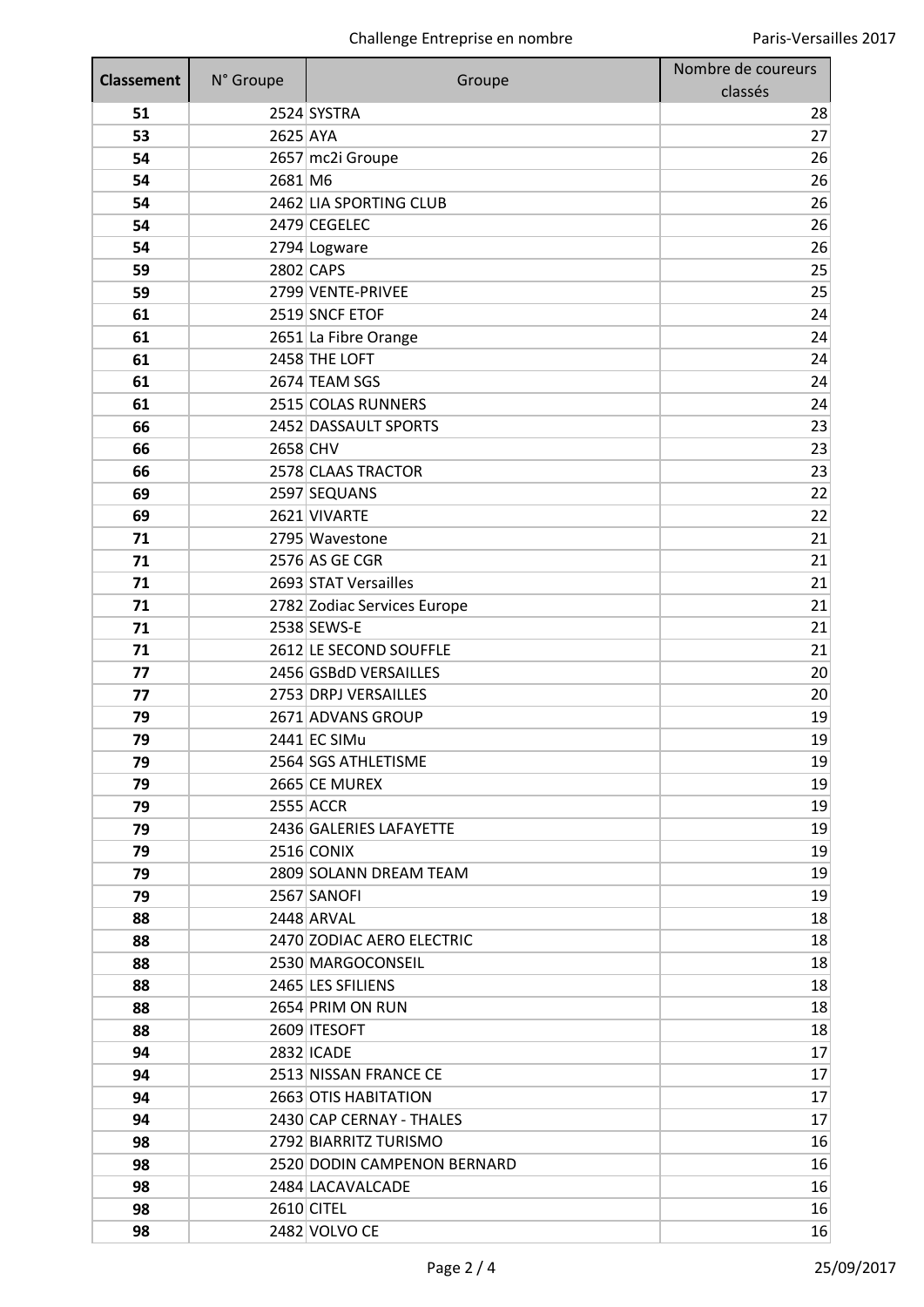| 2766 FENWICK<br>98<br>16<br>2744 SERMA INGENIERIE<br>98<br>16<br>2664 AIRBUS ELANCOURT<br>16<br>98<br>98<br>2821 ARKEMA<br>16<br>2412 LES ANVERSOIS<br>15<br>107<br>15<br>2624 MORPHO<br>107<br>2473 TNT<br>15<br>107<br>2467 TRIANON PALACE VERSAILLES<br>15<br>107<br>2510 BEN TEAM<br>15<br>107<br>2584 CE ANSALDO-STS<br>15<br>107<br>15<br>107<br>2620 INEO VERSAILLES<br>2797 CSA<br>15<br>107<br>2739 CEGC<br>15<br>107<br>2511 ADEMIR PAULINO ASSESSORIA ESPORTIVA<br>15<br>107<br>2486 ASSO DU CIG GRANDE COURONNE<br>14<br>117<br>117<br>2588 CAIPI TEAM<br>14<br>2577 CE AREVA PROJET SQY<br>14<br>117<br>117<br>2633 NEXIO TEAM<br>14<br>2611 NEW HOLLAND<br>14<br>117<br>2757 COMITE D AGENCE ARS IDF<br>14<br>117<br>117<br>2666 ERAMET<br>14<br>2683 Kamel Turismo<br>13<br>124<br>124<br>2638 RESEAU DEF ENDURANCE<br>13<br>2813 SPORTS AKILEINE<br>13<br>124<br>124<br>2569 TEAM FONCIA<br>13<br>13<br>2762 DENTSPLY SIRONA<br>124<br>2778 EY ADVISORY<br>13<br>124<br>124<br>2518 FIVES MAINTENANCE<br>13<br>2806 HERTZ-SOPRES<br>13<br>124<br>124<br>2761 Mega Running Team<br>13<br>2427 ALTER WAY<br>12<br>133<br>2690 Saint-Gobain<br>12<br>133<br>2774 ACTILITY<br>12<br>133<br>12<br>133<br>2532 NEOEN<br>133<br>2779 SIACI SAINT HONORE<br>12<br>133<br>2560 ID VERDE<br>12<br>2535 ANATOLE<br>133<br>12<br>2798 DAVESNE TEAM<br>12<br>133<br>12<br>133<br>2660 MEDIOBANCA<br>2787 CREASTIF<br>12<br>133<br>133<br>2669 CREDIXIA<br>12<br>2788 DCCL<br>12<br>133<br>2816 VULCAIN INGENIERIE<br>11<br>145<br>11<br>145<br>2521 DALKIA - ASDIF<br>145<br>2759 AB TASTY<br>11<br>2607 DIGITAL PACKAGING<br>11<br>145<br>2594 LES FUSEES<br>11<br>145<br>2596 ERI<br>11<br>145<br>2591 EXPERTAM<br>151<br>10<br>151<br>2587 ENZA MANAGEMENT CONSULTING<br>10<br>151<br>2608 ENERGIE ET SERVICE<br>10 <sup>1</sup> | <b>Classement</b> | N° Groupe | Groupe | Nombre de coureurs |
|----------------------------------------------------------------------------------------------------------------------------------------------------------------------------------------------------------------------------------------------------------------------------------------------------------------------------------------------------------------------------------------------------------------------------------------------------------------------------------------------------------------------------------------------------------------------------------------------------------------------------------------------------------------------------------------------------------------------------------------------------------------------------------------------------------------------------------------------------------------------------------------------------------------------------------------------------------------------------------------------------------------------------------------------------------------------------------------------------------------------------------------------------------------------------------------------------------------------------------------------------------------------------------------------------------------------------------------------------------------------------------------------------------------------------------------------------------------------------------------------------------------------------------------------------------------------------------------------------------------------------------------------------------------------------------------------------------------------------------------------------------------------------------------------------------------------------------------|-------------------|-----------|--------|--------------------|
|                                                                                                                                                                                                                                                                                                                                                                                                                                                                                                                                                                                                                                                                                                                                                                                                                                                                                                                                                                                                                                                                                                                                                                                                                                                                                                                                                                                                                                                                                                                                                                                                                                                                                                                                                                                                                                        |                   |           |        | classés            |
|                                                                                                                                                                                                                                                                                                                                                                                                                                                                                                                                                                                                                                                                                                                                                                                                                                                                                                                                                                                                                                                                                                                                                                                                                                                                                                                                                                                                                                                                                                                                                                                                                                                                                                                                                                                                                                        |                   |           |        |                    |
|                                                                                                                                                                                                                                                                                                                                                                                                                                                                                                                                                                                                                                                                                                                                                                                                                                                                                                                                                                                                                                                                                                                                                                                                                                                                                                                                                                                                                                                                                                                                                                                                                                                                                                                                                                                                                                        |                   |           |        |                    |
|                                                                                                                                                                                                                                                                                                                                                                                                                                                                                                                                                                                                                                                                                                                                                                                                                                                                                                                                                                                                                                                                                                                                                                                                                                                                                                                                                                                                                                                                                                                                                                                                                                                                                                                                                                                                                                        |                   |           |        |                    |
|                                                                                                                                                                                                                                                                                                                                                                                                                                                                                                                                                                                                                                                                                                                                                                                                                                                                                                                                                                                                                                                                                                                                                                                                                                                                                                                                                                                                                                                                                                                                                                                                                                                                                                                                                                                                                                        |                   |           |        |                    |
|                                                                                                                                                                                                                                                                                                                                                                                                                                                                                                                                                                                                                                                                                                                                                                                                                                                                                                                                                                                                                                                                                                                                                                                                                                                                                                                                                                                                                                                                                                                                                                                                                                                                                                                                                                                                                                        |                   |           |        |                    |
|                                                                                                                                                                                                                                                                                                                                                                                                                                                                                                                                                                                                                                                                                                                                                                                                                                                                                                                                                                                                                                                                                                                                                                                                                                                                                                                                                                                                                                                                                                                                                                                                                                                                                                                                                                                                                                        |                   |           |        |                    |
|                                                                                                                                                                                                                                                                                                                                                                                                                                                                                                                                                                                                                                                                                                                                                                                                                                                                                                                                                                                                                                                                                                                                                                                                                                                                                                                                                                                                                                                                                                                                                                                                                                                                                                                                                                                                                                        |                   |           |        |                    |
|                                                                                                                                                                                                                                                                                                                                                                                                                                                                                                                                                                                                                                                                                                                                                                                                                                                                                                                                                                                                                                                                                                                                                                                                                                                                                                                                                                                                                                                                                                                                                                                                                                                                                                                                                                                                                                        |                   |           |        |                    |
|                                                                                                                                                                                                                                                                                                                                                                                                                                                                                                                                                                                                                                                                                                                                                                                                                                                                                                                                                                                                                                                                                                                                                                                                                                                                                                                                                                                                                                                                                                                                                                                                                                                                                                                                                                                                                                        |                   |           |        |                    |
|                                                                                                                                                                                                                                                                                                                                                                                                                                                                                                                                                                                                                                                                                                                                                                                                                                                                                                                                                                                                                                                                                                                                                                                                                                                                                                                                                                                                                                                                                                                                                                                                                                                                                                                                                                                                                                        |                   |           |        |                    |
|                                                                                                                                                                                                                                                                                                                                                                                                                                                                                                                                                                                                                                                                                                                                                                                                                                                                                                                                                                                                                                                                                                                                                                                                                                                                                                                                                                                                                                                                                                                                                                                                                                                                                                                                                                                                                                        |                   |           |        |                    |
|                                                                                                                                                                                                                                                                                                                                                                                                                                                                                                                                                                                                                                                                                                                                                                                                                                                                                                                                                                                                                                                                                                                                                                                                                                                                                                                                                                                                                                                                                                                                                                                                                                                                                                                                                                                                                                        |                   |           |        |                    |
|                                                                                                                                                                                                                                                                                                                                                                                                                                                                                                                                                                                                                                                                                                                                                                                                                                                                                                                                                                                                                                                                                                                                                                                                                                                                                                                                                                                                                                                                                                                                                                                                                                                                                                                                                                                                                                        |                   |           |        |                    |
|                                                                                                                                                                                                                                                                                                                                                                                                                                                                                                                                                                                                                                                                                                                                                                                                                                                                                                                                                                                                                                                                                                                                                                                                                                                                                                                                                                                                                                                                                                                                                                                                                                                                                                                                                                                                                                        |                   |           |        |                    |
|                                                                                                                                                                                                                                                                                                                                                                                                                                                                                                                                                                                                                                                                                                                                                                                                                                                                                                                                                                                                                                                                                                                                                                                                                                                                                                                                                                                                                                                                                                                                                                                                                                                                                                                                                                                                                                        |                   |           |        |                    |
|                                                                                                                                                                                                                                                                                                                                                                                                                                                                                                                                                                                                                                                                                                                                                                                                                                                                                                                                                                                                                                                                                                                                                                                                                                                                                                                                                                                                                                                                                                                                                                                                                                                                                                                                                                                                                                        |                   |           |        |                    |
|                                                                                                                                                                                                                                                                                                                                                                                                                                                                                                                                                                                                                                                                                                                                                                                                                                                                                                                                                                                                                                                                                                                                                                                                                                                                                                                                                                                                                                                                                                                                                                                                                                                                                                                                                                                                                                        |                   |           |        |                    |
|                                                                                                                                                                                                                                                                                                                                                                                                                                                                                                                                                                                                                                                                                                                                                                                                                                                                                                                                                                                                                                                                                                                                                                                                                                                                                                                                                                                                                                                                                                                                                                                                                                                                                                                                                                                                                                        |                   |           |        |                    |
|                                                                                                                                                                                                                                                                                                                                                                                                                                                                                                                                                                                                                                                                                                                                                                                                                                                                                                                                                                                                                                                                                                                                                                                                                                                                                                                                                                                                                                                                                                                                                                                                                                                                                                                                                                                                                                        |                   |           |        |                    |
|                                                                                                                                                                                                                                                                                                                                                                                                                                                                                                                                                                                                                                                                                                                                                                                                                                                                                                                                                                                                                                                                                                                                                                                                                                                                                                                                                                                                                                                                                                                                                                                                                                                                                                                                                                                                                                        |                   |           |        |                    |
|                                                                                                                                                                                                                                                                                                                                                                                                                                                                                                                                                                                                                                                                                                                                                                                                                                                                                                                                                                                                                                                                                                                                                                                                                                                                                                                                                                                                                                                                                                                                                                                                                                                                                                                                                                                                                                        |                   |           |        |                    |
|                                                                                                                                                                                                                                                                                                                                                                                                                                                                                                                                                                                                                                                                                                                                                                                                                                                                                                                                                                                                                                                                                                                                                                                                                                                                                                                                                                                                                                                                                                                                                                                                                                                                                                                                                                                                                                        |                   |           |        |                    |
|                                                                                                                                                                                                                                                                                                                                                                                                                                                                                                                                                                                                                                                                                                                                                                                                                                                                                                                                                                                                                                                                                                                                                                                                                                                                                                                                                                                                                                                                                                                                                                                                                                                                                                                                                                                                                                        |                   |           |        |                    |
|                                                                                                                                                                                                                                                                                                                                                                                                                                                                                                                                                                                                                                                                                                                                                                                                                                                                                                                                                                                                                                                                                                                                                                                                                                                                                                                                                                                                                                                                                                                                                                                                                                                                                                                                                                                                                                        |                   |           |        |                    |
|                                                                                                                                                                                                                                                                                                                                                                                                                                                                                                                                                                                                                                                                                                                                                                                                                                                                                                                                                                                                                                                                                                                                                                                                                                                                                                                                                                                                                                                                                                                                                                                                                                                                                                                                                                                                                                        |                   |           |        |                    |
|                                                                                                                                                                                                                                                                                                                                                                                                                                                                                                                                                                                                                                                                                                                                                                                                                                                                                                                                                                                                                                                                                                                                                                                                                                                                                                                                                                                                                                                                                                                                                                                                                                                                                                                                                                                                                                        |                   |           |        |                    |
|                                                                                                                                                                                                                                                                                                                                                                                                                                                                                                                                                                                                                                                                                                                                                                                                                                                                                                                                                                                                                                                                                                                                                                                                                                                                                                                                                                                                                                                                                                                                                                                                                                                                                                                                                                                                                                        |                   |           |        |                    |
|                                                                                                                                                                                                                                                                                                                                                                                                                                                                                                                                                                                                                                                                                                                                                                                                                                                                                                                                                                                                                                                                                                                                                                                                                                                                                                                                                                                                                                                                                                                                                                                                                                                                                                                                                                                                                                        |                   |           |        |                    |
|                                                                                                                                                                                                                                                                                                                                                                                                                                                                                                                                                                                                                                                                                                                                                                                                                                                                                                                                                                                                                                                                                                                                                                                                                                                                                                                                                                                                                                                                                                                                                                                                                                                                                                                                                                                                                                        |                   |           |        |                    |
|                                                                                                                                                                                                                                                                                                                                                                                                                                                                                                                                                                                                                                                                                                                                                                                                                                                                                                                                                                                                                                                                                                                                                                                                                                                                                                                                                                                                                                                                                                                                                                                                                                                                                                                                                                                                                                        |                   |           |        |                    |
|                                                                                                                                                                                                                                                                                                                                                                                                                                                                                                                                                                                                                                                                                                                                                                                                                                                                                                                                                                                                                                                                                                                                                                                                                                                                                                                                                                                                                                                                                                                                                                                                                                                                                                                                                                                                                                        |                   |           |        |                    |
|                                                                                                                                                                                                                                                                                                                                                                                                                                                                                                                                                                                                                                                                                                                                                                                                                                                                                                                                                                                                                                                                                                                                                                                                                                                                                                                                                                                                                                                                                                                                                                                                                                                                                                                                                                                                                                        |                   |           |        |                    |
|                                                                                                                                                                                                                                                                                                                                                                                                                                                                                                                                                                                                                                                                                                                                                                                                                                                                                                                                                                                                                                                                                                                                                                                                                                                                                                                                                                                                                                                                                                                                                                                                                                                                                                                                                                                                                                        |                   |           |        |                    |
|                                                                                                                                                                                                                                                                                                                                                                                                                                                                                                                                                                                                                                                                                                                                                                                                                                                                                                                                                                                                                                                                                                                                                                                                                                                                                                                                                                                                                                                                                                                                                                                                                                                                                                                                                                                                                                        |                   |           |        |                    |
|                                                                                                                                                                                                                                                                                                                                                                                                                                                                                                                                                                                                                                                                                                                                                                                                                                                                                                                                                                                                                                                                                                                                                                                                                                                                                                                                                                                                                                                                                                                                                                                                                                                                                                                                                                                                                                        |                   |           |        |                    |
|                                                                                                                                                                                                                                                                                                                                                                                                                                                                                                                                                                                                                                                                                                                                                                                                                                                                                                                                                                                                                                                                                                                                                                                                                                                                                                                                                                                                                                                                                                                                                                                                                                                                                                                                                                                                                                        |                   |           |        |                    |
|                                                                                                                                                                                                                                                                                                                                                                                                                                                                                                                                                                                                                                                                                                                                                                                                                                                                                                                                                                                                                                                                                                                                                                                                                                                                                                                                                                                                                                                                                                                                                                                                                                                                                                                                                                                                                                        |                   |           |        |                    |
|                                                                                                                                                                                                                                                                                                                                                                                                                                                                                                                                                                                                                                                                                                                                                                                                                                                                                                                                                                                                                                                                                                                                                                                                                                                                                                                                                                                                                                                                                                                                                                                                                                                                                                                                                                                                                                        |                   |           |        |                    |
|                                                                                                                                                                                                                                                                                                                                                                                                                                                                                                                                                                                                                                                                                                                                                                                                                                                                                                                                                                                                                                                                                                                                                                                                                                                                                                                                                                                                                                                                                                                                                                                                                                                                                                                                                                                                                                        |                   |           |        |                    |
|                                                                                                                                                                                                                                                                                                                                                                                                                                                                                                                                                                                                                                                                                                                                                                                                                                                                                                                                                                                                                                                                                                                                                                                                                                                                                                                                                                                                                                                                                                                                                                                                                                                                                                                                                                                                                                        |                   |           |        |                    |
|                                                                                                                                                                                                                                                                                                                                                                                                                                                                                                                                                                                                                                                                                                                                                                                                                                                                                                                                                                                                                                                                                                                                                                                                                                                                                                                                                                                                                                                                                                                                                                                                                                                                                                                                                                                                                                        |                   |           |        |                    |
|                                                                                                                                                                                                                                                                                                                                                                                                                                                                                                                                                                                                                                                                                                                                                                                                                                                                                                                                                                                                                                                                                                                                                                                                                                                                                                                                                                                                                                                                                                                                                                                                                                                                                                                                                                                                                                        |                   |           |        |                    |
|                                                                                                                                                                                                                                                                                                                                                                                                                                                                                                                                                                                                                                                                                                                                                                                                                                                                                                                                                                                                                                                                                                                                                                                                                                                                                                                                                                                                                                                                                                                                                                                                                                                                                                                                                                                                                                        |                   |           |        |                    |
|                                                                                                                                                                                                                                                                                                                                                                                                                                                                                                                                                                                                                                                                                                                                                                                                                                                                                                                                                                                                                                                                                                                                                                                                                                                                                                                                                                                                                                                                                                                                                                                                                                                                                                                                                                                                                                        |                   |           |        |                    |
|                                                                                                                                                                                                                                                                                                                                                                                                                                                                                                                                                                                                                                                                                                                                                                                                                                                                                                                                                                                                                                                                                                                                                                                                                                                                                                                                                                                                                                                                                                                                                                                                                                                                                                                                                                                                                                        |                   |           |        |                    |
|                                                                                                                                                                                                                                                                                                                                                                                                                                                                                                                                                                                                                                                                                                                                                                                                                                                                                                                                                                                                                                                                                                                                                                                                                                                                                                                                                                                                                                                                                                                                                                                                                                                                                                                                                                                                                                        |                   |           |        |                    |
|                                                                                                                                                                                                                                                                                                                                                                                                                                                                                                                                                                                                                                                                                                                                                                                                                                                                                                                                                                                                                                                                                                                                                                                                                                                                                                                                                                                                                                                                                                                                                                                                                                                                                                                                                                                                                                        |                   |           |        |                    |
|                                                                                                                                                                                                                                                                                                                                                                                                                                                                                                                                                                                                                                                                                                                                                                                                                                                                                                                                                                                                                                                                                                                                                                                                                                                                                                                                                                                                                                                                                                                                                                                                                                                                                                                                                                                                                                        |                   |           |        |                    |
|                                                                                                                                                                                                                                                                                                                                                                                                                                                                                                                                                                                                                                                                                                                                                                                                                                                                                                                                                                                                                                                                                                                                                                                                                                                                                                                                                                                                                                                                                                                                                                                                                                                                                                                                                                                                                                        |                   |           |        |                    |
|                                                                                                                                                                                                                                                                                                                                                                                                                                                                                                                                                                                                                                                                                                                                                                                                                                                                                                                                                                                                                                                                                                                                                                                                                                                                                                                                                                                                                                                                                                                                                                                                                                                                                                                                                                                                                                        |                   |           |        |                    |